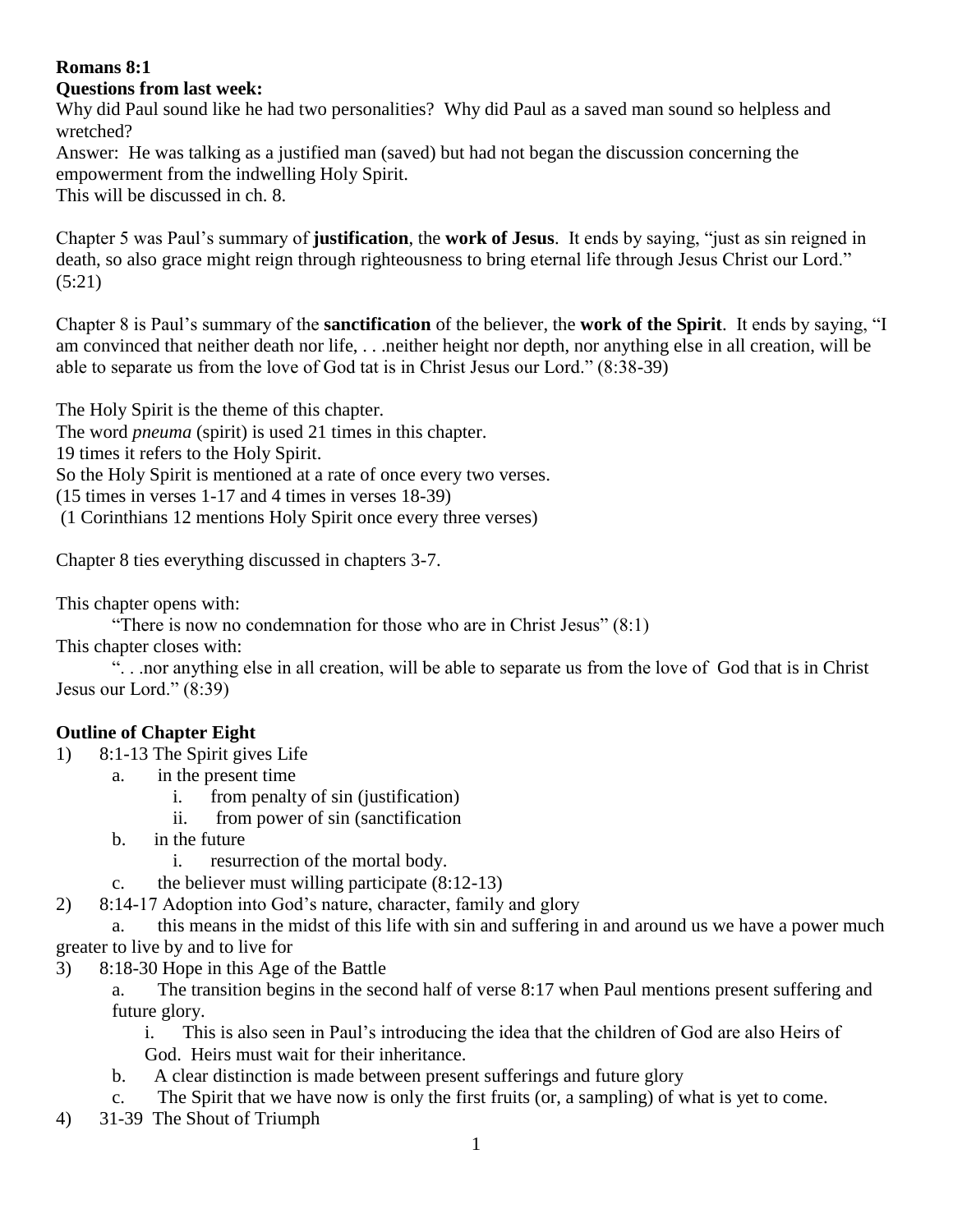a. This is a summary of the privileges of being a Christian

b. This is an example of the application of these truths, principles and laws to the Christian's mental attitude and world view.

#### **Understand that Romans 8:39 is the end of Paul's theological exposition.**

1) We see this in Ephesians 1-3 which ends with Ep. 3:14-21, which in part says:

". . .Now to him who is able to do immeasurably more than all we ask or imagine, according to his power that is at work within us., to him be glory in the church and in Christ Jesus throughout all generations, for ever and ever! Amen." (Ep. 3:20-21)

-This is followed by 3 chapters of application of these truths to life:

"I urge you to live a life worth of the calling you have received. . . "

(Ep. 4:1)

2) We see this in Colossians  $1:1 - 3:4$  which ends with:

"For you died, and your life is now hidden with Christ in God. When Christ, who is your life, appears, then you also will appear with him in glory."

(Col. 3:3,4)

- This is followed by 2 chapters of instruction for living:

"Put to death, therefore, whatever belongs to your earthly nature.(Col. 3:5)

3) In Romans the theological exposition (chapters 3-8) are also followed by instruction for Christian living, but this begins in 12:1:

"Therefore, I urge you brothers, in view of God's mercy, to offer your bodies as living sacrifices, holy and pleasing to God – this is your spiritual act of worship. " $(12:1)$ 

a) This means that chapters 9-11 of Romans are not part of Paul's usual style of writing. Chapters 9-11 are not part of Paul's typical theological exposition nor are they instructions on Christian living.

b) In Chapter 9 Paul begins to discus the issue of Israel, the promise and their unbelief.

c) Galatians (written 49 AD) is a book about Paul trying to wrestle the truth and the Christian faith from the bondage of the Jewish religion. This battle was occurring even in Jerusalem in 48 AD at the Jerusalem council. d) Now, ten years later, the battle to separate Christianity from Judiasm has been won, but the problem now is to rescue Israel, their promises, and God's faithfulness from the scrap heap. As always there was a pendulum swing.

#### **8:1**

**"Therefore"** begins a summary and conclusion of chapters3-7. Paul's statement in 7:6 is expanded in detail here.

Romans 3:20 is the "therefore" of condemnation;

"Therefore no one will be declared righteous in his sight by observing the law; rather, through the law we become conscious of sin."

Romans 8:1 is the "therefore" of no condemnation:

"Therefore, there is now no condemnation for those who are in Christ Jesus."

(Wiersbe, 1:538)

**"Now"** refers to a new era in the history of salvation. The age of the Spirit that began with the church on Pentecost.

**"Condemnation"** As Romans 5:12-21 taught there is no eternal condemnation in Christ.

Death was in Adam; Life was in Christ.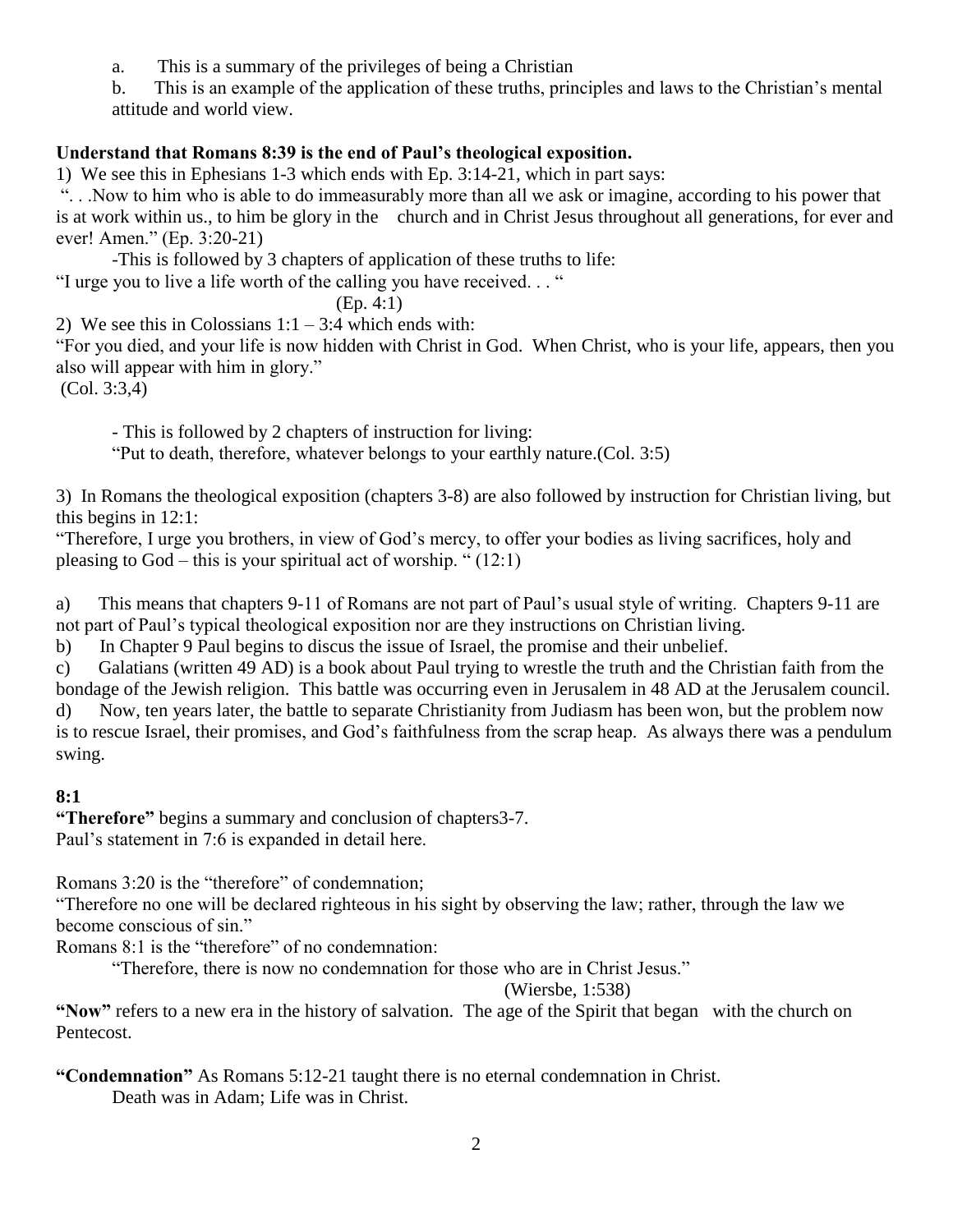Romans 8:34, "*Who is he that condemns? Christ Jesus, who died – more than that who was raised to life – is at the right hand of God and is also interceding for us.*"

**8:2**

**"For"** shows that this verse explains why there is no condemnation.

**Law"** is used here to mean "principle" not the Mosaic Law.

1) The focus is on the certainty of the principle like the law of gravity.

2) "Law" or "nomos" can mean "principle, authority, power"

The topic of discussion here is no longer about Jesus justifying us but about the Spirit's work in our lives to sanctify us.

Jesus has set us free, but we left to our newly saved selves still have no power as is seen in chapter 7. The saved person has a new nature that wants to follow

God but is still overcome by the sin nature. This is the struggle of Paul in chapter 7. We have hope of deliverance in eternity but are left to live with the sin nature today.

Now here in chapter 8 the new believer finds there is now hope for today also because of the presence of the Holy Spirit.

Without the Spirit we would be saved but powerless. With the Holy Spirit we have power over the sin nature we are left with.

This understanding adds meaning to Jesus' words in John 14:15-:

"If you love me, you will obey what I command. "

*(Which is impossible left to ourselves)*

And I will ask the Father, and he will give you another Counselor to be with you forever – the Spirit of truth.

*(Jesus realized that those who loved him would want to obey him but would need a power greater than themselves. )*

The world cannot accept him, because it neither sees him nor know him.

*(The Holy Spirit's power is not available to the world.)*

But you know him, for he lives with you and will be in you. I will not leave you as orphans; I will come to you."

The Spirit will:

- 1) Battle against sin and the sin nature in us
- 2) Rescue the believer from both physical and spiritual death
- 3) Accomplish in us what the Law (or, law) never could do

**8:3**

The Law of Moses is holy, righteous and good but it cannot set us free from our sin problem.

The Law of Moses or any standard of righteousness may inspire us to be good and obey God, but it does not provide the power.

Since the law was powerless to help us God sent his Son to deal with sin.

**"For"** now explains when, where and why the law of the Spirit of Life takes affect. It is when the work of Jesus is applied.

**"Law"** or "nomos" is now taking about the Law of Moses

#### **"in the likeness of sinful man"** –

"**Likeness**" is "homoioma" 'omoiwmati and here it means "form"

The idea here is that Jesus had real flesh like men, but it was not flesh with a sin nature like men. Paul is saying Christ really had flesh and was a real man, but Paul is also steering clear of putting Christ in the category of fallen men with a sin nature.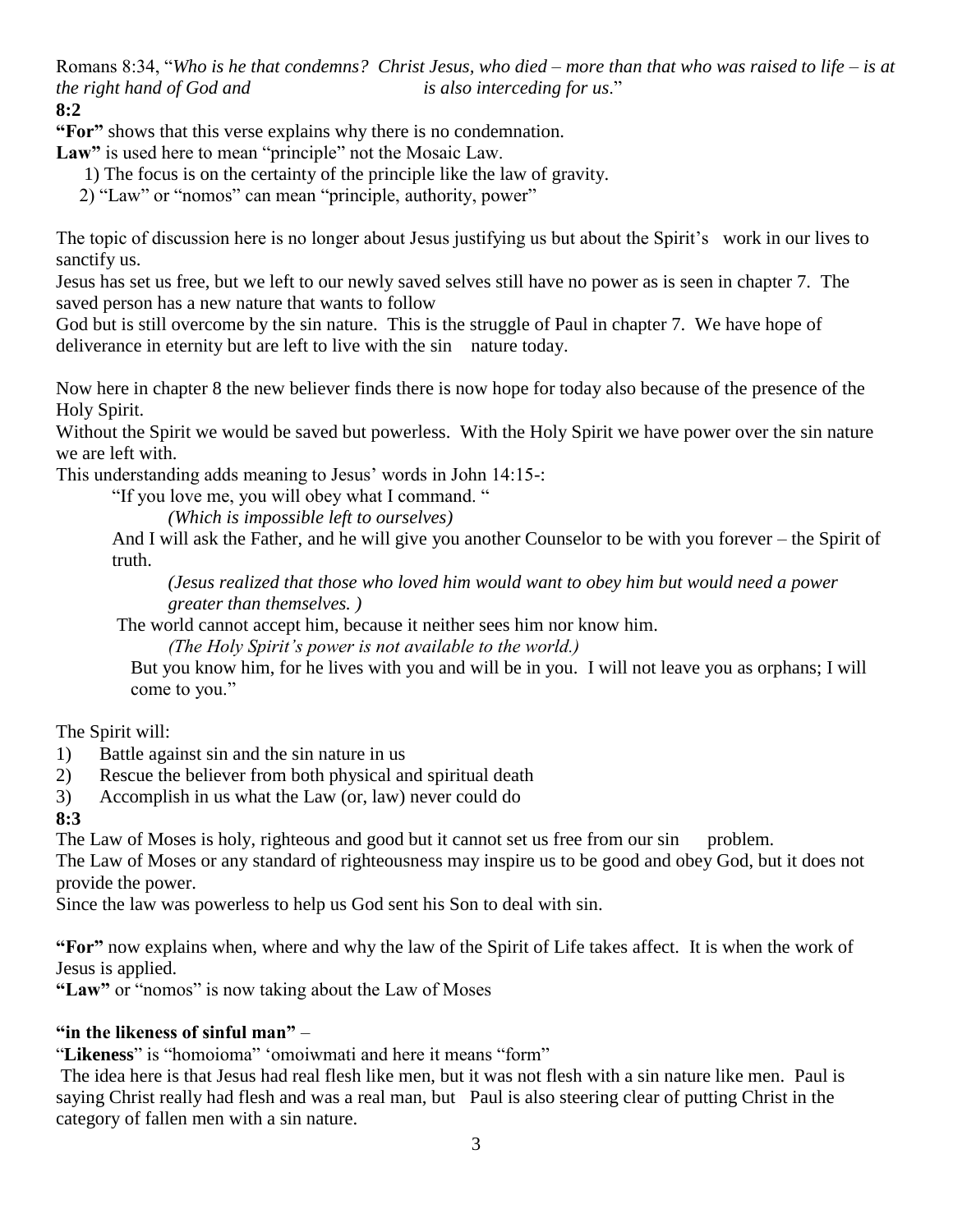sarkoV "of flesh" amartiaV "of sin" -

αδυνατον POWERLESS  $τ$ ου THE εν IN ω THAT το γαρ FOR νομου LAW ησθενει IT WAS WEAK θεος GOD δια THROUGH της THE σαρκος ο FLESH  $τον$  HIS εαυτου OWN υιον SON πεμψας HAVING SENT  $\epsilon v$  IN ομοιωματι LIKENESS και AND σαρκος OF FLESH αμαρτιας OF SIN  $\pi$ *ερι* FOR αμαρτιας SIN κατεκρινεν την CONDEMNED αμαρτιαν SIN  $\mathbf{F}$  IN  $\tau$ n THE σαρκι FLESH

"to be a sin offering" – is literally "for sin" and does not have "to be" or "offering". In the LXX this phrase often meant and was translated as "sin offering"

God judged and condemned sin in Jesus on the cross. So the judicial requirement for punishing sin has been done. The wrath of God has been poured out and finished on the cross. So, in Christ there is no more condemnation for sin by God. The power of sin and the results of sin are broken, gone, satisfied.

#### $8:4$

Romans 8:4 ina THAT to THE dikaiwma REQUIREMENT tou OF **THE** nomou LAW plhrwqh SHOULD BE FULFILLED en IN hmin US toiV WHO mh NOT kata ACCORDING **TO sarka FLESH** peripatousin WALK, alla BUT kata ACCORDING TO pneuma SPIRIT.

#### "the righteous requirements of the law might be fully met in us" -

The righteous requirements of the law are fully met in us by the power of the Spirit, but it is not automatic for every person or every believer.

#### "who do not live according to the sinful nature" -

#### "but according to the Spirit." -

#### $8:5$

Romans 8:5 oi THEY THAT gar FOR kata ACCORDING TO sarka FLESH onteV ARE ta THE oi AND THINGS OF thV THE sarkoV FLESH fronousin MIND de THEY kata ACCORDING ta THE THINGS OF **TO** pneuma SPIRIT tou THE pneumatoVSPIRIT

 $8:5a$  – "being according to the flesh" or "according to the Spirit"

8:5b – "thinking the things of the flesh" or "thinking the things of the Spirit"

8:6 - "the mind of the flesh" or "the mind of the Spirit"

8:8-9 – "being in the flesh" or "in the Spirit"

"Flesh" refers to these things in scripture:

- 1) The physical life experienced by both the saved and unsaved
- 2) Ethical the corrupt and sinful nature
- 3) Reference to the unregenerate or unsaved

"Spirit" as used here could refer to:

1) The spirit part of a mans make up such as spirit, soul and body (as in 1 Cor. 5:3)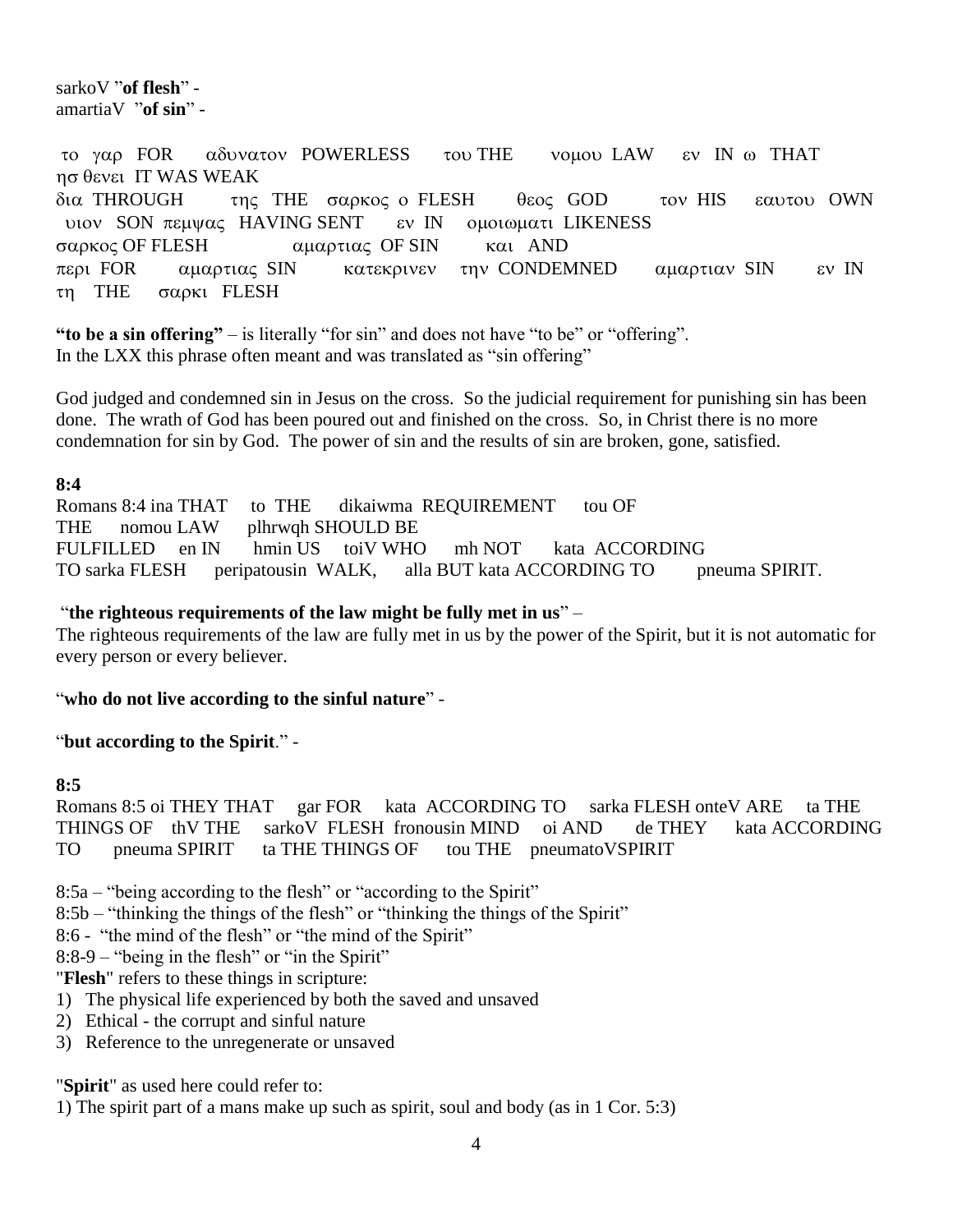- 2) The divine life of the believer which is the new nature
- 3) The Spirit of God

The Answer to the meaning of "Flesh" and "Spirit"

Paul is describing and contrasting two different classes of people in these verses.

Many times we read this and think Paul is encouraging the believers not to walk in the flesh.

Paul does this in **Galatians 5:16-26**, but here Paul is not talking about the behavior of people but instead the being of people.

Paul is contrasting the state of the:

- a) Unregenerate and the regenerate
- b) Condemned and the Justified
- c) Unsaved and the saved
- d) Unconverted and the converted
- e) Unbeliever and the believer

This opinion can be supported by these three observations:

a) in 8:8 it not possible for a believer to be "being in the flesh"

b) there are no imperative verbs (mood of command) in these verses. The verbs are indicative (statement of a fact, it is the mood of reality)

- c) Paul uses the third person to describe general groups of people
- d) Paul is careful to exclude his readers (who are believers) from the group of those in the flesh in 8:9.

Paul's point is to express the complete opposites of life in the flesh and life in the Spirit. The reason for Paul's point in 5-8 is to explain why only those with the Spirit can have the Life or the eschatological life describe in verses 1-4

The reference to "Spirit" is a reference to the Holy Spirit in these verses because:

1) The chapter began talking about the Holy Spirit and there has been no indication that we have switched. 2) This chapter refers to the power and life of the Spirit. It would seem Paul is talking about the source of the power and life which is the Holy Spirit. He would not be referring to our human spirit or our new nature since those are not the source but the recipients of this new life.

#### **8:6**

Romans 8:6 to THE gar FOR fronhma MIND thV OF THE sarkoV FLESH qanatoV IS DEATH to BUT de THE fronhma MIND tou OF THE pneumatoV SPIRIT zwh LIFE kai AND eirhnh PEACE

"Mind" is more than the mental task of thinking and concentration. It also includes the will and the desires. So to say "the mind of the spirit" or "the mind of the flesh" is to say not only what it thinks but what it desires.

#### **8:7**

Romans 8:7 dioti BECAUSE to THE fronhma MIND thV OF THE sarkoV FLESH ecqra IS ENMITY eiV TOWARDS qeon GOD tw TO THE gar FOR nomw LAW tou OF qeou GOD ouc IT IS upotassetai NOT SUBJECT oude NEITHER gar FOR dunatai CAN IT BE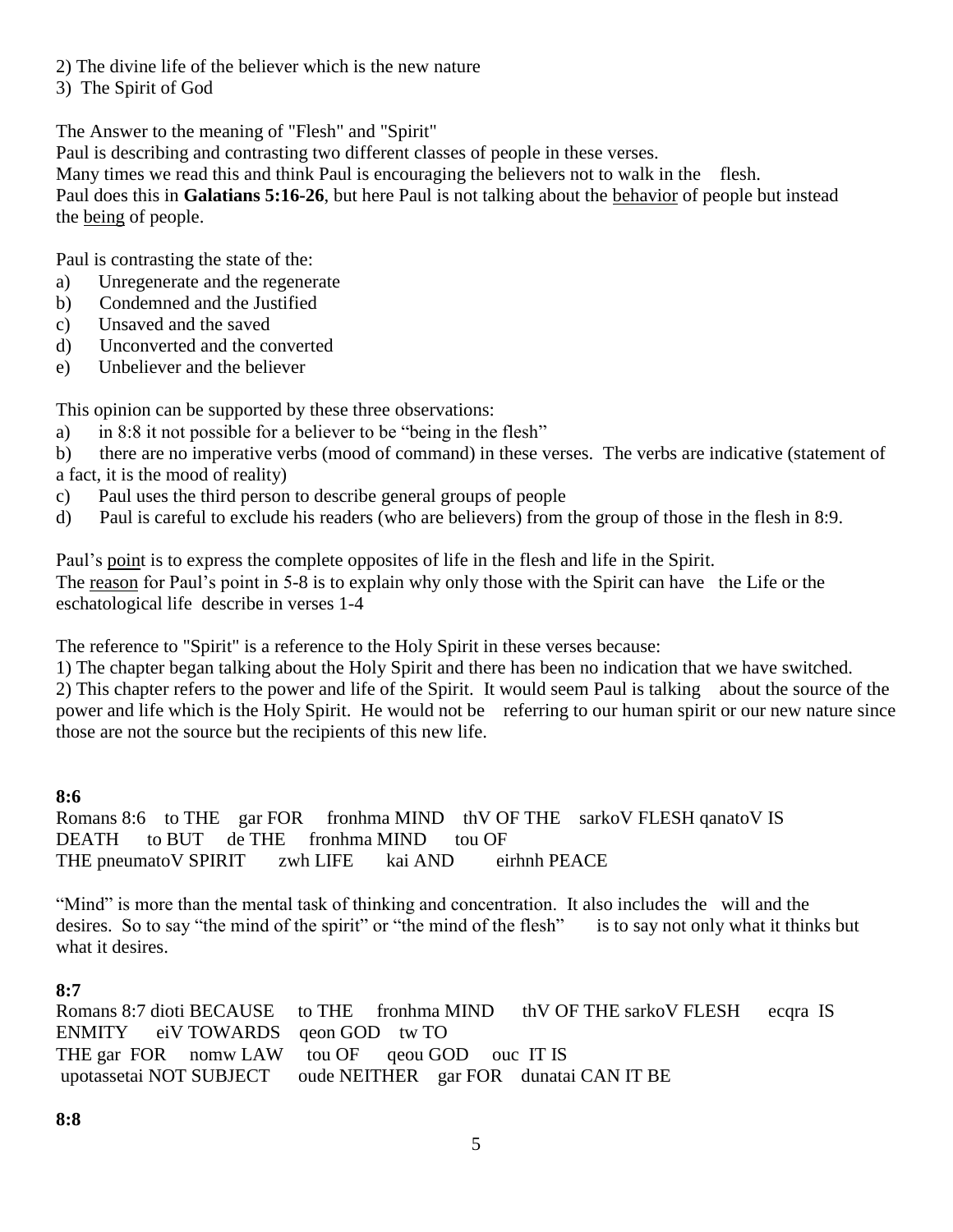Romans 8:8 oi AND THEY de THAT en IN sarki FLESH onteV ARE qew GOD aresai ou PLEASE **ANNOT** 

dunantai C

The Sinful (Unsaved) man is described with four points

1) He is hostile toward God

2) He is insubordinate to God's law

3) He fails to pleas God

4) He is living in death.

The sinful man (unsaved) must be born again.

# $8:9$

This verse begins with the first class condition of "if" Names for the Holy Spirit so far:

- 1) Spirit of Life He regenerates us and renews us with life
- 2) Spirit of God He carries out God's purposes
- 3) Spirit of Christ He applies the results of Christ's redemptive work to us

Every Believer has the Holy Spirit Ephesians 1:13

Fullness of Christ is in the believer by the presence of the Holy Spirit Ephesians  $3:16$ , 17

# **Filling with the Spirit**

Difference is "in" and "upon" Acts 19:1-7 Ephesians  $5:18$ , 19 a) "fill" is  $\pi \lambda \eta \rho \circ \sigma \theta \varepsilon$  in the present passive and means "to fill"

- b) in passive it means to be filled
- c) The point is to be controlled.
- d) The present calls for a habitual and continuing action.
- e) Passive could be permissive passive which would be "allow yourselves to be filled"

# 8:10 – The Spirit in us in Time

"spirit" is another reference to the Holy Spirit not the human spirit because:

- 1) Pneuma has been the Holy Spirit throughout this chapter
- 2) Paul's use of body is not usually in reference to the separate part of man called the "body" but to man in his natural self. So, the natural man in himself is dead.
- 3) The pneuma (spirit) is "alive" because of righteousness in the NIV. In the Greek it is not the word "alive" but the word "life".
- 4) In this chapter (8:2) the Holy Spirit is said to be the Spirit of Life

So this should read (possibly) "But if Christ is in you, your body (natural self) is dead because of sin (Rm. 7) yet the Spirit is your life because you have been made righteousness."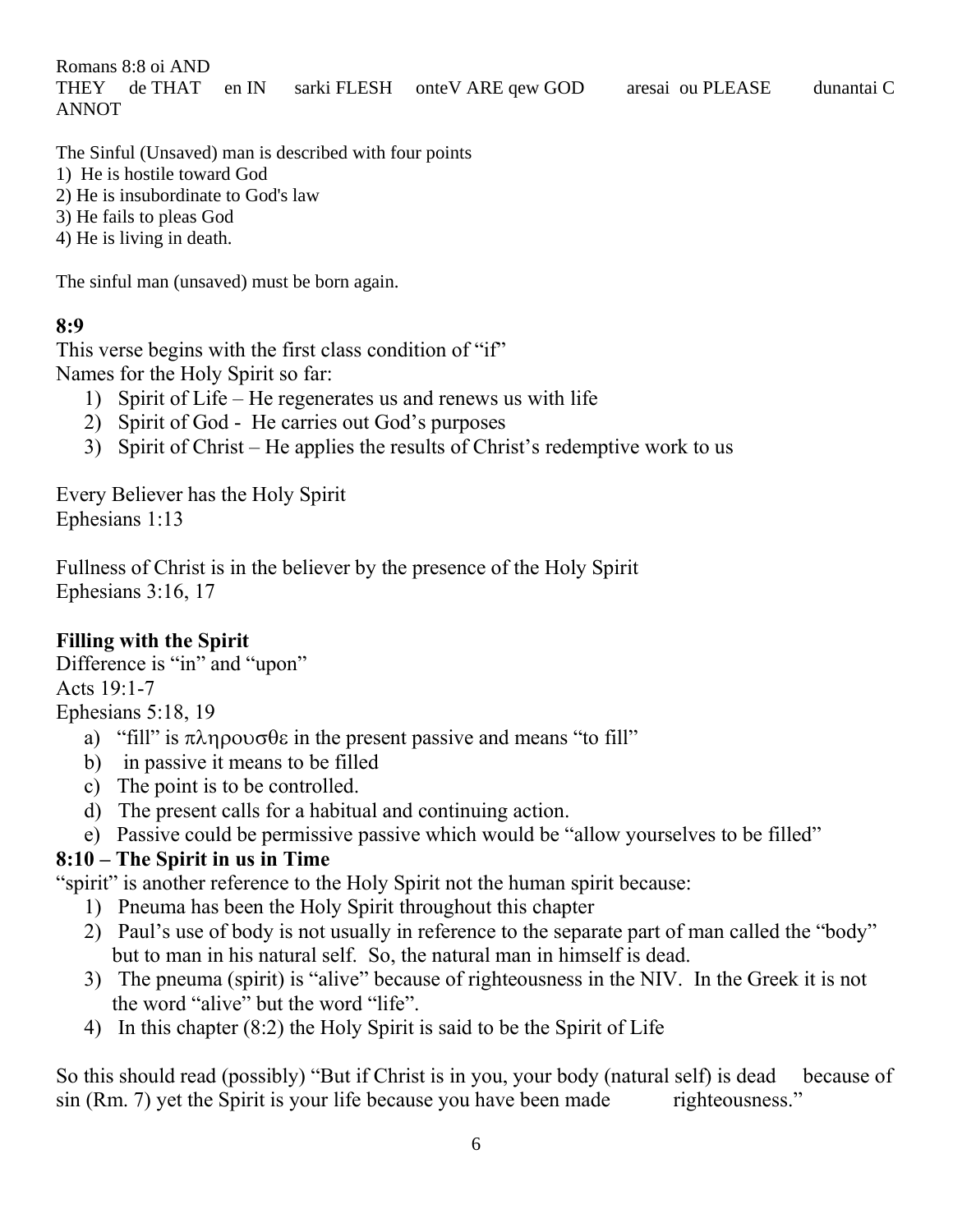# **8:11 – The Spirit in us in Eternity**

This is the hope of the eternal resurrection because of that same Spirit

1 Corinthians 15:44 calls this the spiritual body

# **8:12- Paul turns from instruction to exhortation**

This verse states our obligation in the negative. We have an obligation, but our obligation is not to the sin nature. Literally it says: "So then, brothers, debtors we are, not to the flesh, according to flesh to live"

**"debtors"** is οφειλετης and means one who owes a moral debt, or a debtor **8:13**

"**put to death**" is  $\theta \alpha \nu \alpha \tau \nu \tau \varepsilon$  is the present active and means "to put to death" 8:14

Spirit testifies with us and to us that we are sons of God

Gal. 3:24 the Law leads us to Christ Rom. 8:14 the Spirit leads us in growth

# Steps

- 1) Putting off the flesh
- 2) Testified to by the Spirit of who we are
- 3) Glorification

# **8:15**

"sonship" is  $\upsilon$  is  $\upsilon$  and means "adoption" This word shows two things:

- a) a new family relationship has been formed
- b) all the rights, privileges and responsibilities are included in this adoption

**"abba"** is Aramaic for father

# **8:16**

**"testifies**" is "συμμαρτυει" in present active. It means to bear witness with someone in order to confirm and testify in support of that person. We find this used in the papyri writings when someone would sign the document as a witness. The words "I bear witness with and I seal with."

# **8:17**

**"heirs"** is κληρονομος.

**"co-heirs"** is συγκληρονομος.

# **Romans 8:18**

This chapter has been about the Holy Spirit and his role in our lives

a) 8:1-9 the Holy Spirit empowers the human to overcome the sin nature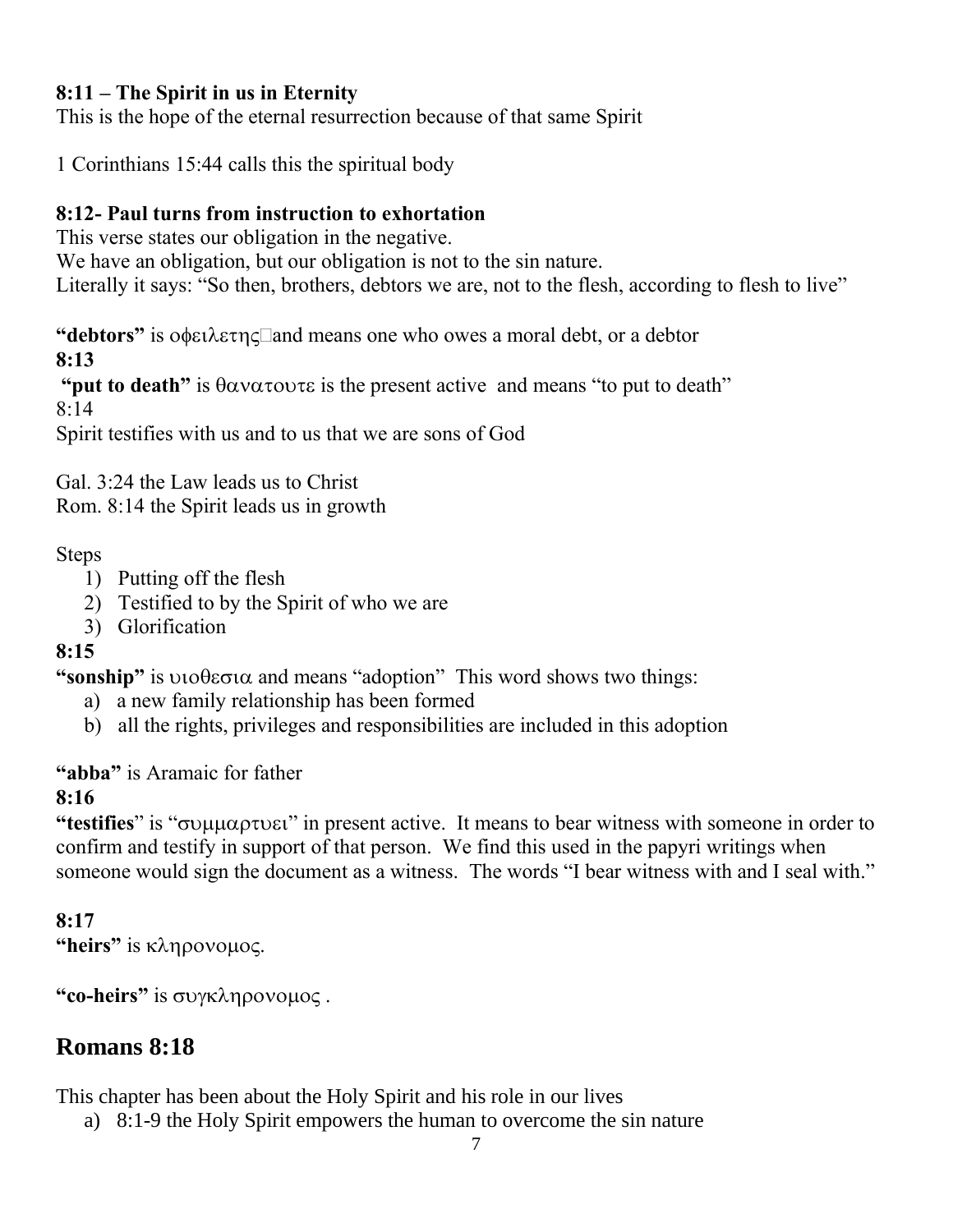- b) 8:10-11 the Holy Spirit will resurrect your mortal body
- c) 8:15-17 the Holy Spirit testifies to us that we are Sons of God, adopted by God
- d) 8:26 the Holy Spirit today intercedes for us

Before Paul begins discussing the final ministry of the Holy Spirit in our lives he develops a thought he began in 8:18 – suffering today, glory in the future.

We have been seen as:

- a) slaves (to sin)
- b) children (adopted by God)
- c) an heir

These verse develop what Paul wrote in 2 Corinthians 4:17

Paul sees himself and believers as caught in the process of the history of salvation. In a sense saved, but on the other hand waiting. The "now but not yet" view of the Christian life

# **8:18**

The glory will be revealed in us

The Greek begins this with "for" indicating this is a continuation of suffering in 8:17 **"consider"** is "λογιζομαι" and means to "compute, to calculate, to reason, to consider." Paul is saying "after thinking logically and reasoning to a conclusion I have come this conclusion."

## **8:19**

This glory in us will effect all of creation.

**"Eager expectation"** This word is only used elsewhere in Phil. 1:20

- a) is apokaradokia or  $\alpha \pi$ ok $\alpha \beta$ oki $\alpha$  and comes from
	- a. "apo" meaning "from"
	- b. "kara" meaning "the head"
	- c. "dokein meaning "to watch"
- b) The key to this word is "apo" or "from" which gives the meaning of some one watching with their head turned away from the obvious and looking at something else.
- c) is the picture of leaning forward because of interest, anticipation and desire.

Used of Believers anticipating Christ's return in: Gal. 5:5 Phil 3:20 Heb. 9:28

# **8:20**

**"Frustration"** because the present circumstances of creation is so disappointing because of its existence at a level that is so far below its potential.

**"the one who subjected it**" – Who is that? All of the below have been suggested:

- a) Adam
- b) Satan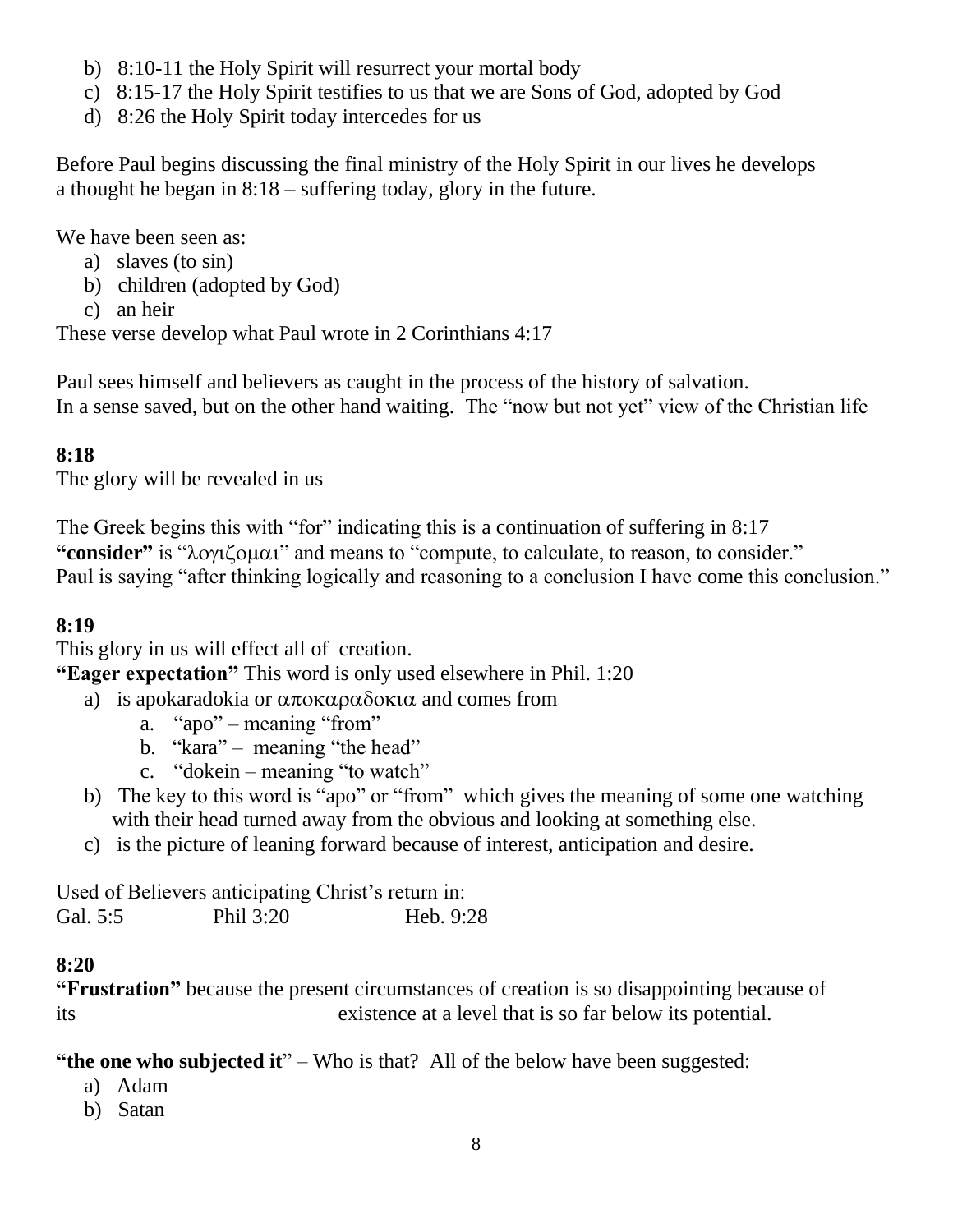c) Jesus

Adams sin subjected creation to frustration or vanity and emptiness

God is the one spoken of here when he subjected it to the curse but also as it says in 8:20, God "subjected it in hope"

So God did not cause the fall of man but did take the fall and gave it meaning by cursing it and promising a deliverance.

## **8:21**

Just as death is part of man's nature since he is in bondage to sin, so nature is in bondage to decay.

Man has been delivered spiritually, but man like nature is waiting for the spiritual reality to break the bondage to sin (man) and decay (nature) totally in the physical world.

## **8:22**

Speaks of the physical creation. Man's body is mentioned separately in 8:23.

Jesus calls this "the renewal of all things" in Matt. 19:28

- a) "renewal" is  $\pi \alpha \lambda \gamma$  evertor and means "regeneration, the new world."
- b) The Jewish belief was that there would be a renewal of the land of Israel and of the whole world.

# **8:23**

Here Paul makes a comparison between the creation and believers:

- a) groaning
- b) eagerly waiting for this renewal
- c) transformation of the earth and the transformation of our bodies

# "**first fruits of the Spirit**"

- a) does not mean we will get more of the Spirit
- b) refers to the fact that by our having the Spirit given to us at the beginning of the Christian life (the first fruits of God's plan of redemption) then God is guaranteeing a completion of the process of salvation

The complete work of salvation is the resurrection of the physical body:

- a) 1 Corinthians 15:44
- b) Philippians 3:20-21

# **"Adoption"** occurs twice:

- 1) once when we are born again (8:15)
	- a. Eph. 1:13, 14 -
	- b. Eph. 4:30 -
- 2) again when our bodies are resurrected. (8:23)
	- a. 1 John 3:2 "now we are sons of God, but what we will be has not yet been made known..."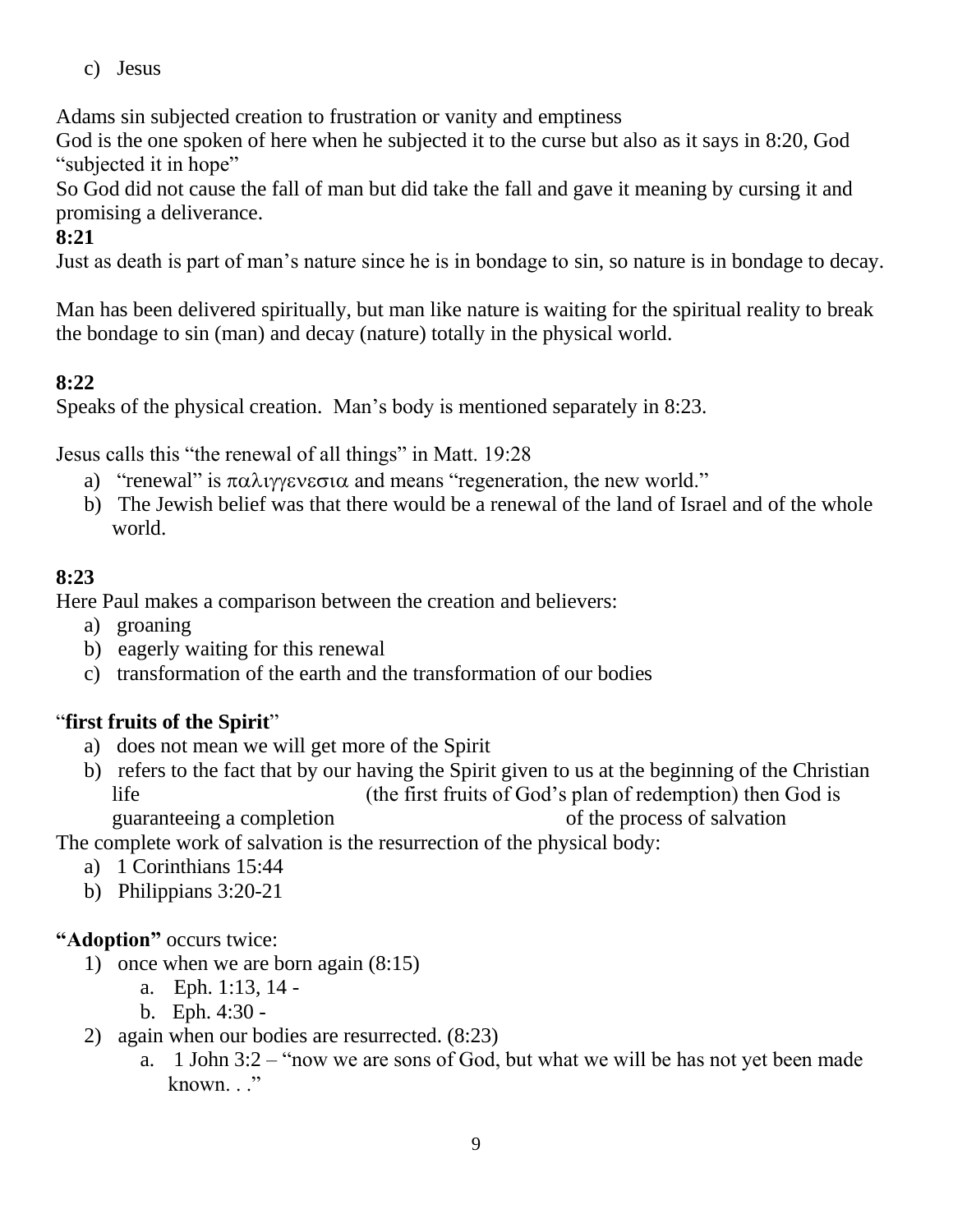# **8:24**

**"In this hope we were saved"** – We were saved because we understood that there was going to be a complete deliverance and a complete change.

We are saved spiritually (phases one)

We are experiencing the salvation process of our souls or minds (phase two) We are waiting for the salvation experience of our bodies (phase three)

We have or are experience phase one and two. We have to wait for phase three. By experience we know we are still missing something from a complete salvation. We do not have it but since phase one and two are part of our daily experience we know or have hope that phase three will also occur.

"Who hopes for what he already has?" makes Paul's point that if you are still looking for something or something is still missing you admit there is something else that is going to occur.

No one looks for something they have. So, there is more to come and it will.

# **8:25**

**"patiently"** is 'υπομονη and means "patience, patient endurance"

In view of the suffering we are enduring today to get to the future In view of God's promise we are patient and waiting for his time.

#### **Romans 8:26-27**

Review:

This chapter has been about the Holy Spirit and his role in our lives

- a) 8:1-9 the Holy Spirit empowers the human to overcome the sin nature
- b) 8:10-11 the Holy Spirit will resurrect your mortal body
- c) 8:15-17 the Holy Spirit testifies to us that we are Sons of God, adopted by God
- d) 8:26 the Holy Spirit today intercedes for us

## Romans 8:26

 $π$   $ω$   $σαυτω$   $ε$ IN LIKE MANNER  $δε$ AND  $κα$   $λ$ ALSO το THE  $π$ νευμα SPIRIT συναντιλαμβανεται ταις JOINTLY HELPS  $\alpha$ σθενειαις WEAKNESS ημων OUR το THAT γαρ FOR τι WHICH προσευξωμεθα WE SHOULD PRAY FOR καθο ACCORDING AS  $\Box$ δει IT BEHOOVES OUK WE oidamen KNOW NOT all BUT auto ITSELF to THE  $\pi$ v $\epsilon$ v $\mu$ a SPIRIT υπερεντυγγανει MAKES INTERCESSION  $\psi$ περεντυγγανει MAKES INTERCESSION  $\psi$ περ FOR ημων US στεναγμοις WITH GROANINGS **αλαλητοις INEXPRESSIBLE** 

#### ωσαυτως IN LIKE MANNER

- a) Just like the Spirit testifies to us that we are sons of God
- **b)** And this knowledge gives us hope for the future deliverance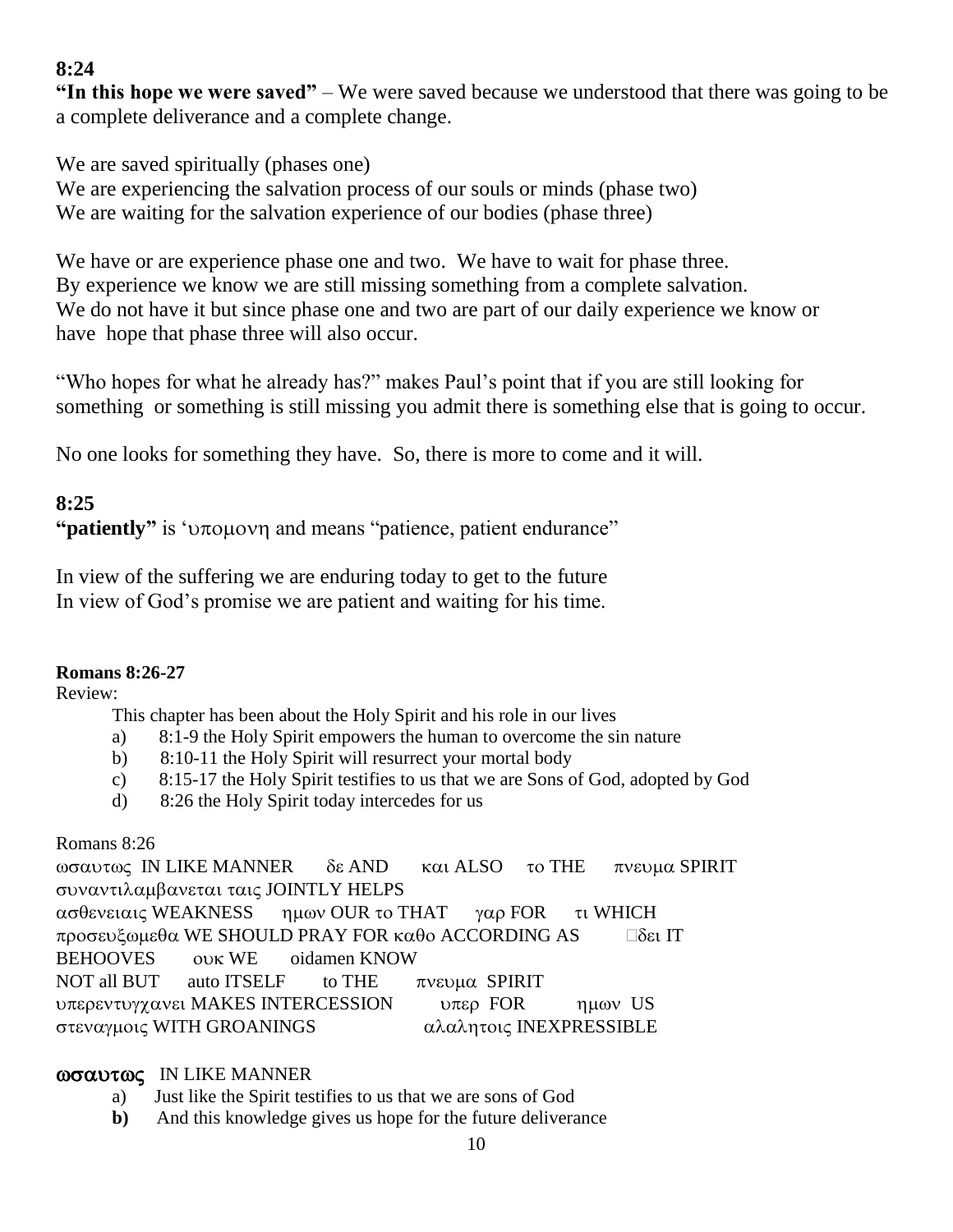**c)** Now in the same way the Spirit is praying our desires into God's will.

## **WEAKNESS**

a) Could refer to the weakness of the believer who is still living in a body or to the believers limits in prayer

b) The word means "want of strength, or weakness"

c) The weakness refers not to physical weakness but our inability to operate effectively in the spiritual realm which includes prayer.

- d)  $2$  Cor. 12:9, 10 power made perfect in weakness
- e) Part of our weakness is that not knowing the details of God's will and God's plan (Job)

## προσευξωμεθα WE SHOULD PRAY FOR

a) the word "for" is not in the Greek meaning and should simply say "we should pray"

b) This means that we may know what to pray for (topics) but we do not know what we should pray concerning the topics (content)

## **THAT**

a) This is the definite article is before the phrase:

"γαρ FOR τι WHICH προσευξωμεθα WE SHOULD PRAY FOR"

b) This is like saying "We do not know the 'What' we should pray for."

c) We know to pray for "God's will" and to pray for "maturity" but we do not know God's plan or how he at this moment is going to work it.

## **JOINTLY HELPS**

a) This word only occurs in Luke 10:40 were Martha required help from Mary in preparing the meal. "Bid her therefore that she help me" or "Bid her to lend me a hand."

b) The image from Martha's use of the word is someone else coming alongside her to help carry part of the responsibility.

c) So, though this verse is about the Spirit praying this image of Mary coming to help Martha did not mean that Martha would have stopped.

d) We pray and the Spirit also prays. This is part of the meaning of Ephesians 6:18 where Paul tells them to pray in the Spirit

- e) This word is made from:
	- sun "together with"
	- anti "over against"
	- lambano "to take"

- So the meaning of the word is a picture of a person coming to the aid of another and taking a hold of the problem or weight along with that person.

- The Spirit will come to our aid and assist us in our problems but He does not take over our responsibilities nor give us automatic deliverance without any effort

#### **υπερεντυγχανει MAKES INTERCESSION**

a) The word is made of:

a. entugcanei which means "happens on" as in someone may happen to come upon an accident or someone in need.

#### **WITH GROANINGS alalhtoiV INEXPRESSIBLE**

- a) Also translated as:
- a. "unuttered groanings"